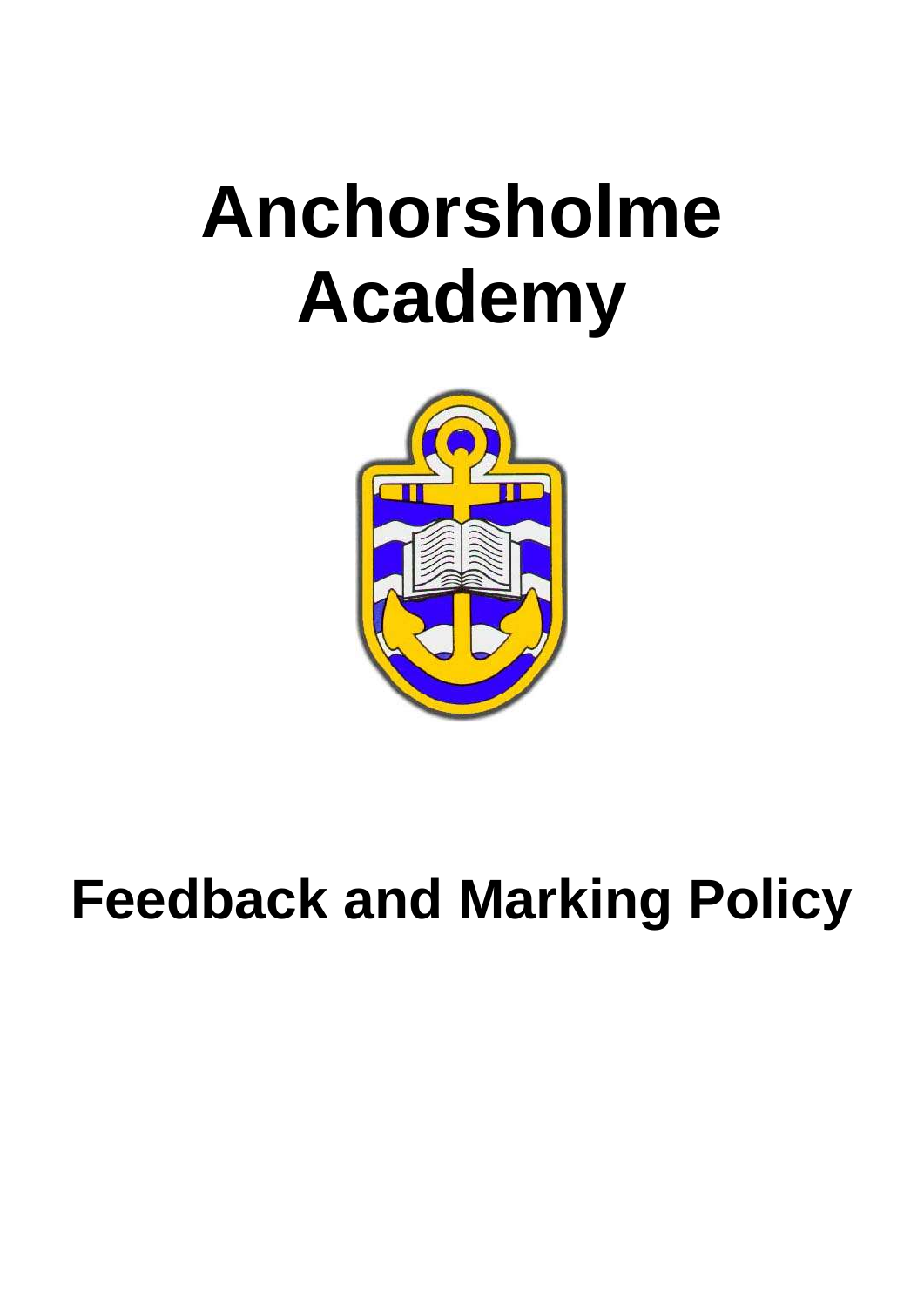## **MARKING & FEEDBACK POLICY**

ANCHORSHOLME

This policy complements the Teaching and Learning policy at Anchorsholme Academy. It is a vital component in maximising the full learning potential of all our pupils.

### **The aim of Feedback and Marking is to lead to improvement in pupils' understanding and work**.

## **Principles**

- Wherever possible, pupils should be involved in feedback and marking practices encouraging a dialogue for learning between pupils and adults
- All adults working with pupils should give feedback on their learning
- The manner in which feedback is given should reflect the positive, but rigorous, learning culture of the school
- Feedback may be written and/or oral
- It may be immediate or reflective (i.e. working with the pupil or marked away from the pupil)
- Pupils should be given opportunities to respond to marking and feedback as soon as possible after it has been given
- Feedback identifies where pupils have been successful in their learning and highlights areas for improvement or extra challenge
- Feedback and marking should predominantly focus on the learning objective, success criteria and differentiated expectations. However, spelling, grammar and presentation should also be commented on, as appropriate, according to the pupils' age related expectations
- It should also take into account pupils' targets and their progress towards these
- Feedback and marking will also provide positive feedback and promote high expectations and engagement in learning

## **Feedback and Marking in the AfL Cycle**

To maximise the impact of feedback and marking it must be embedded in effective assessment for learning:

- Pupils, and all adults in the classroom, must be clear about the learning taking place and the expected outcomes (eg. clear, focused learning objectives; success criteria which support these; learning activities which challenge pupils appropriately etc)
- Skilful questioning is used to explore pupils' understanding of the learning taking place; identify misconceptions; challenge and develop thinking, learning and understanding and thus provide opportunities for adults to give well-directed feedback
- When and where appropriate, mini plenaries give feedback to individuals/groups/whole class and address misconceptions; provide opportunities for extra challenge; allow pupils to reflect on their learning and make improvements during the lesson and over time.
- Effective self and peer assessment allows pupils to reflect on progress in their learning identifying areas of success and opportunities for improvement (see Appendix B)
- Feedback and marking given will inform planning for learning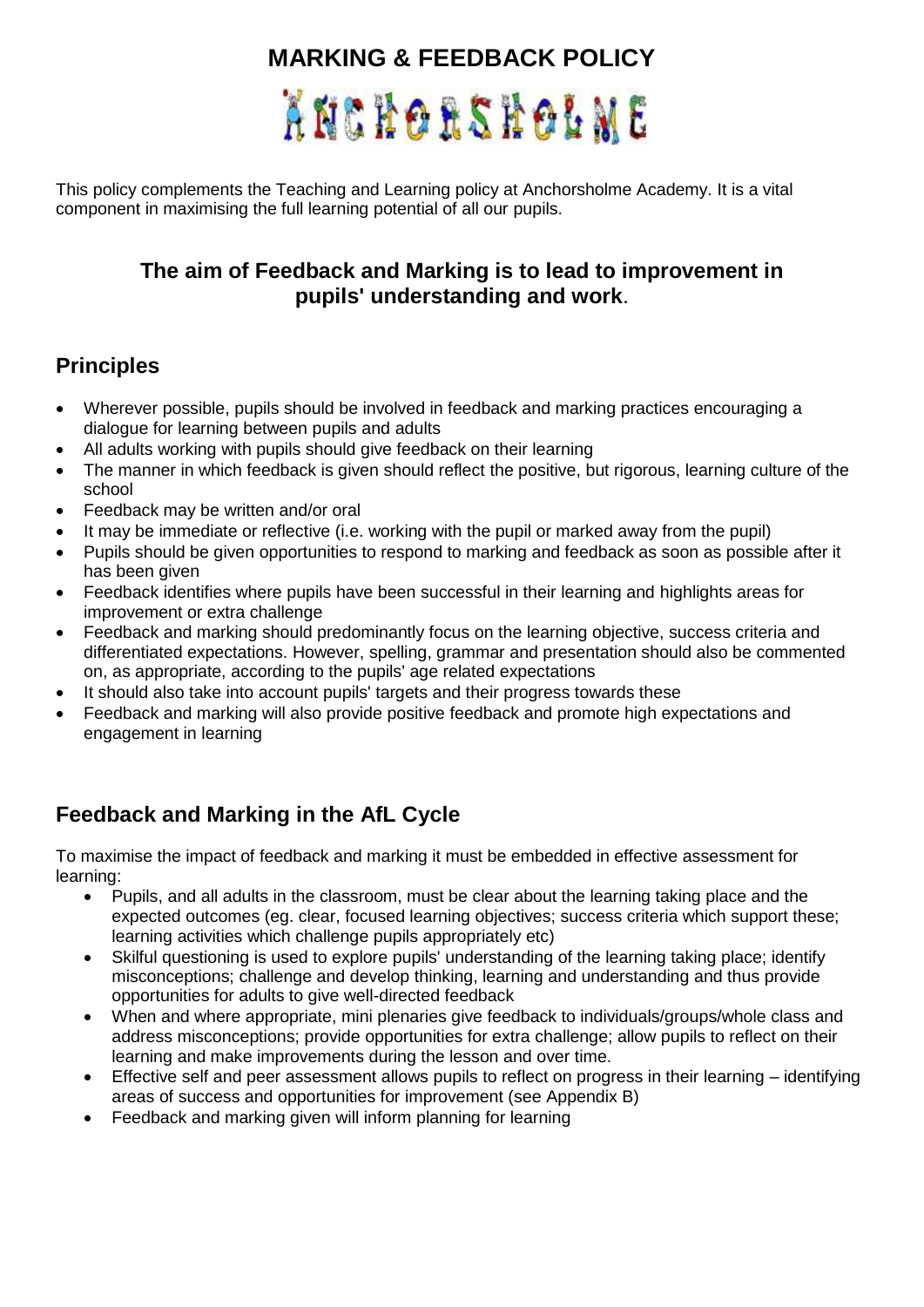

## **Marking Strategies**

#### Approaches:

- **Oral feedback** given by an adult in the presence of the pupil or group of pupils. This may happen whilst the pupils are working or after the learning has taken place. A record of this could take any of the following forms;
	- o Annotated notes on plans
	- o Observations in Learning Journals
	- o Summary notes on pupils' work
	- o Summary notes written by pupils
- **On the spot feedback** this can take the form of oral or written feedback and is given during learning time in the presence of the pupil and can be recorded in different ways (see above)
- **Distance marking** this takes place away from the pupils and gives opportunity for further analysis and reflection on pupils' progress in learning. It may lead to the need for further dialogue with pupils to celebrate successes in learning and inform discussion about application/next steps and/or fully diagnose misconceptions/errors.

When distance marking, the following should be taken into consideration:

- pupils should be able to read and understand the comments or have the comments explained to them
- comments should be spelt correctly
- the school handwriting policy should be followed when writing comments
- **Self-assessment and evaluation** pupils are given the opportunity to reflect on their own learning; identify progress towards success criteria/targets etc and identify areas for improvement (for this to be successful, effective feedback and marking must first be modelled by the teacher; children must then be taught how to assess and evaluate their own learning/work). Pupils should be encouraged to continually look to improve their work and learning.
- **Peer assessment and evaluation** when appropriate, pupils are given the opportunity to work with other pupils to assess and evaluate their own, and others' learning, and to make suggestions for improvement (see guidelines for training in Appendix B).
- **Pupil 1-1s**  teachers will meet with pupils 1-1 every half term to discuss their progress and targets for improvement in English and Maths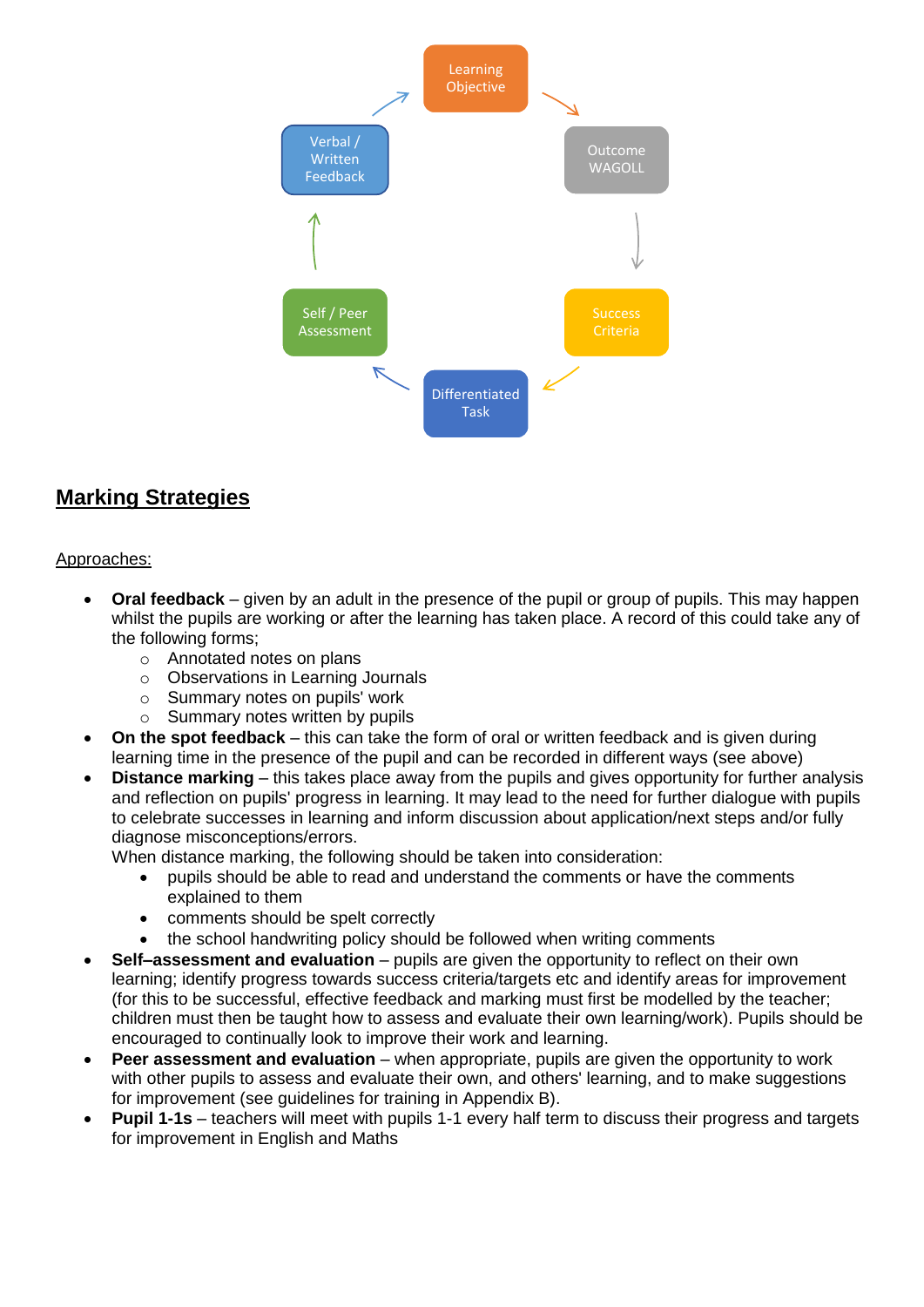#### **Prompts:**

#### **Closing The Gap Prompts:**

- **Reminder prompt** the simplest form of prompt and refers back to the learning objective/success criteria
- **Scaffold prompt** provides further support. This may take the form of a question or a short cloze procedure
- **Example prompt** this is the most detailed support and gives children examples from which to choose

#### **Eg. LO: to use adjectives to describe**

**Reminder prompt**: You have described what your monster looks like. Can you use adjectives to tell me more about what type of monster it is?

**Scaffold prompt:** What kind of monster was he? Change 'bad' for a word which makes him sound scarier. He was a ................. monster with teeth like................

**Example prompt**: Instead of the word 'bad' you could use:

- Terrifying
- **•** Ferocious
- Spine-chilling

#### **Eg. LO: To identify the calculation needed to solve a problem**

**Reminder prompt**: You've used addition to calculate the correct answer. Try using multiplication to calculate the repeated addition.

**Scaffold prompt:** 3 bags of sweets at 25p each. Instead of  $25+25+25=$  you could calculate 25 x ?  $=$ 

**Example prompt**: 6 bricks at 10cm high. Instead of the repeated addition you could try multiplication:  $6x10=$  or  $10x6=$ 

#### **Expectations:**

- Each piece of work will be marked by an adult. Any work assessed by pupils will be commented on by an adult (see Appendix..... re codes and colours)
- All work will be marked by the next lesson in that particular subject
- Detailed feedback and marking will be given at least onec per week in core subject and at ;east once per half term in Foundation Subjects
- In English
	- o **Reading journals** will be marked every lesson and quality marked once per week in order to move the learning on.
	- o **Short writing opportunities** will always be marked, an improvement prompt provided and responded to by the pupil within the lesson or at the start of the following lesson.
	- o **Longer and independent writing opportunities** will always be quality marked, improvement prompts provided and responded to by the pupil.
- Grammar, Punctuation and Spelling

Grammar and punctuation should be corrected according to the standard of attainment that the pupil is working at, which will be age related expectations for most pupils.

High frequency words, common exception words and spelling patterns that have been taught should be corrected according to the standard of attainment that the pupil is working at, which will be age related expectations for most pupils. Pupils will be asked to correct no more than three misspelt words, writing the correct spelling with the support of dictionaries, spelling journals and phonic scaffolding.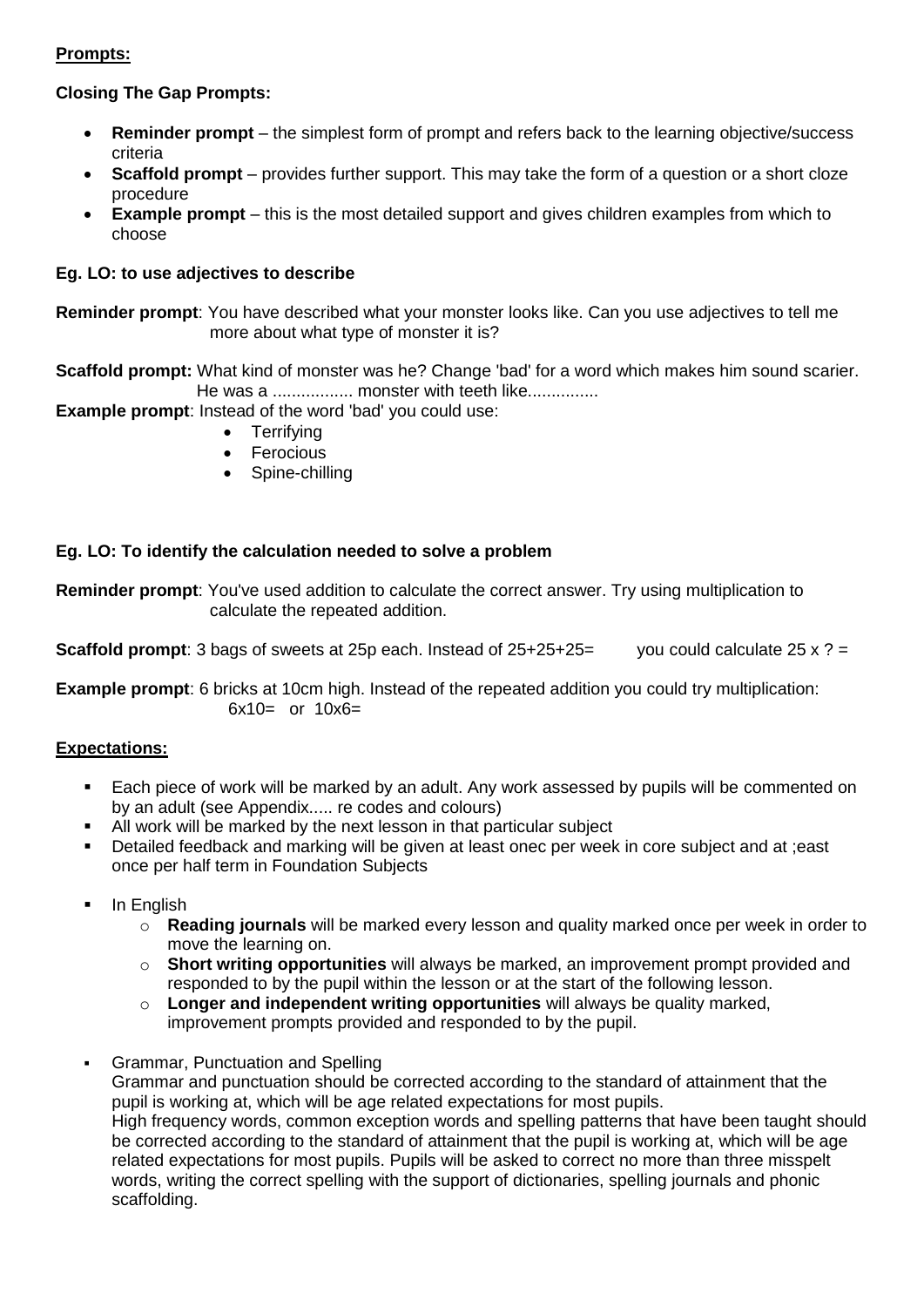- In topic work, technical language should be corrected when it is not spelt correctly and the GPS should be marked in the same way as work in English books.
- In numeracy, correct answers will be ticked, but incorrect attempts will be marked with a dot and misconceptions dealt with by the teacher with pupil as soon as possible (if possible, during the lesson)
- In other areas of learning
	- o Feedback and marking needs to acknowledge progress towards the learning objective which must be clear and skill based.
	- o When writing has taken place, this needs to be marked with the same rigour as any longer/independent piece of writing.
- Pupils will be given time at the beginning of lessons and also during registration to respond to any improvement comments in their work.
- When pupils are given an improvement comment, they should respond in purple so that their response is clear.
- `Quality marking' will enable pupils to understand their own achievements and know what they need to do next to make progress. It will set the pupil's particular performance in the context of the work's purpose and in the context of the pupil's previous efforts. It will provide positive feedback and promote high expectations or progress linked to the main learning objectives.
- Comments will be positive, including the areas for improvement / development.

#### **Review:**

This policy was written on 13/11/17 and will be reviewed in July 2018

#### **SEE ALSO:**

Assessment Policy

EYFS Policy

Teaching & Learning Policy

Inclusion Policy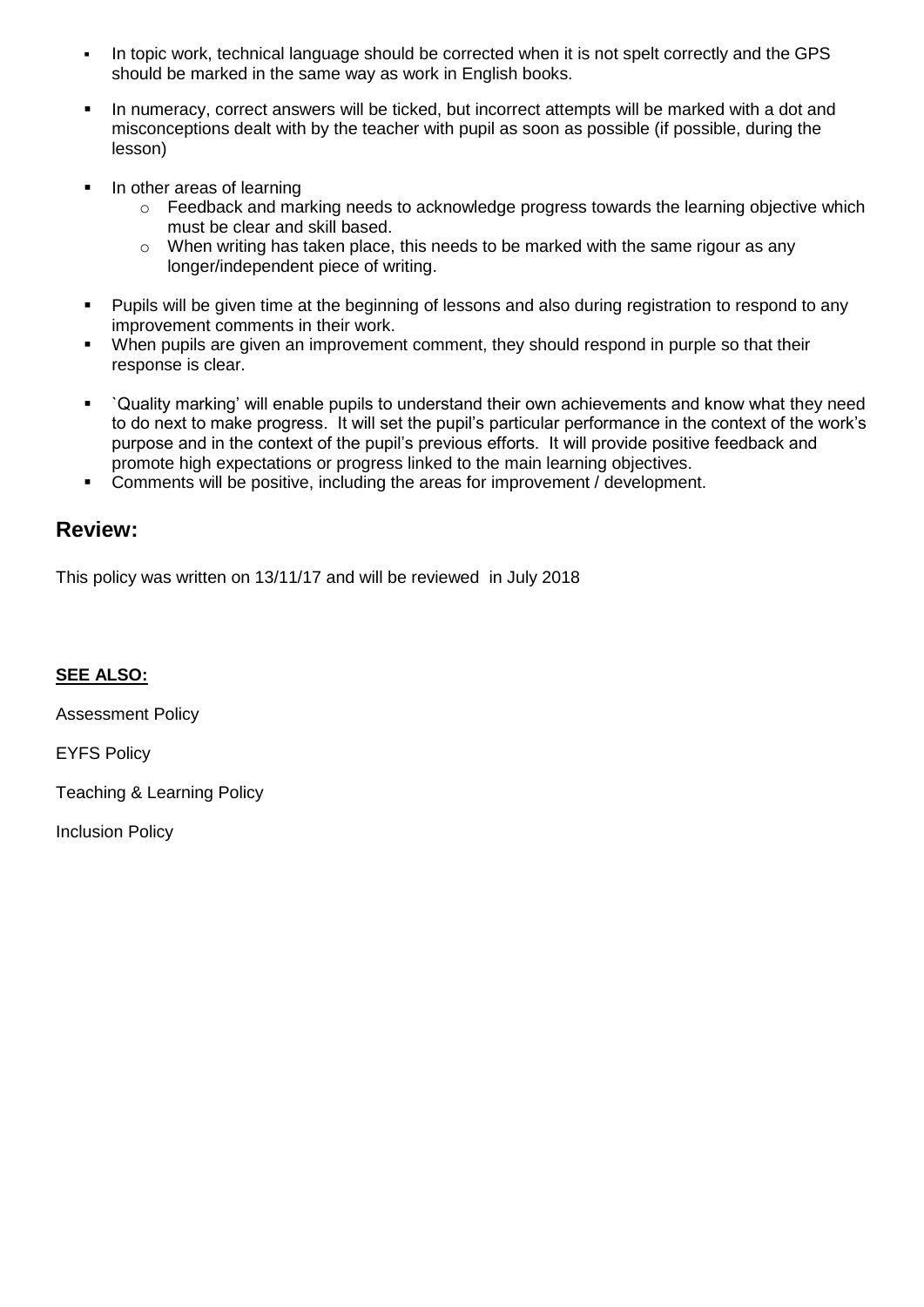## **Appendix A – marking codes**

#### **Marking Codes – KS 1/SEN**

**VF –** verbal feedback. There has been verbal dialogue about the work between the child and the teacher, adult to initial. It is advisable to add a word or short comment to explain the focus of the dialogue so that improvement can be checked.

- **I**  independent work completed by the child
- **S** support given
- **G** guided group work

Success criteria and targets achieved will be highlighted in **green** 

Areas identified for improvement will be highlighted in pink

Teachers' written feedback is given in green

TAs' written feedback is given in blue and initialled

**Stamps, stickers** and **smiley faces** to be used to encourage, acknowledge good work and learning objectives achieved.

#### **Marking Codes – KS 2**

**VF –** verbal feedback. There has been verbal dialogue about the work between the child and the teacher, adult to initial. It is advisable to add a word or short comment to explain the focus of the dialogue so that improvement can be checked.

- **I**  independent work completed by the child
- **S** support given
- **G** guided group work

Teacher marks successes with  $\checkmark$ 

Success criteria and targets achieved will be highlighted in **green** 

Areas identified for improvement will be highlighted in pink

Teachers' written feedback is given in green

TAs' written feedback is given in blue and initialled

| <b>Sp</b>                    | Spelling mistake – sp over the word, correction in |  |  |
|------------------------------|----------------------------------------------------|--|--|
|                              | punctuation                                        |  |  |
| <b><u>WAAAAAAAAAAAAA</u></b> | grammar                                            |  |  |

- **/** new line
- **//** new paragraph

**Anyone marking work other than the class teacher must initial the work they have marked.**

the margin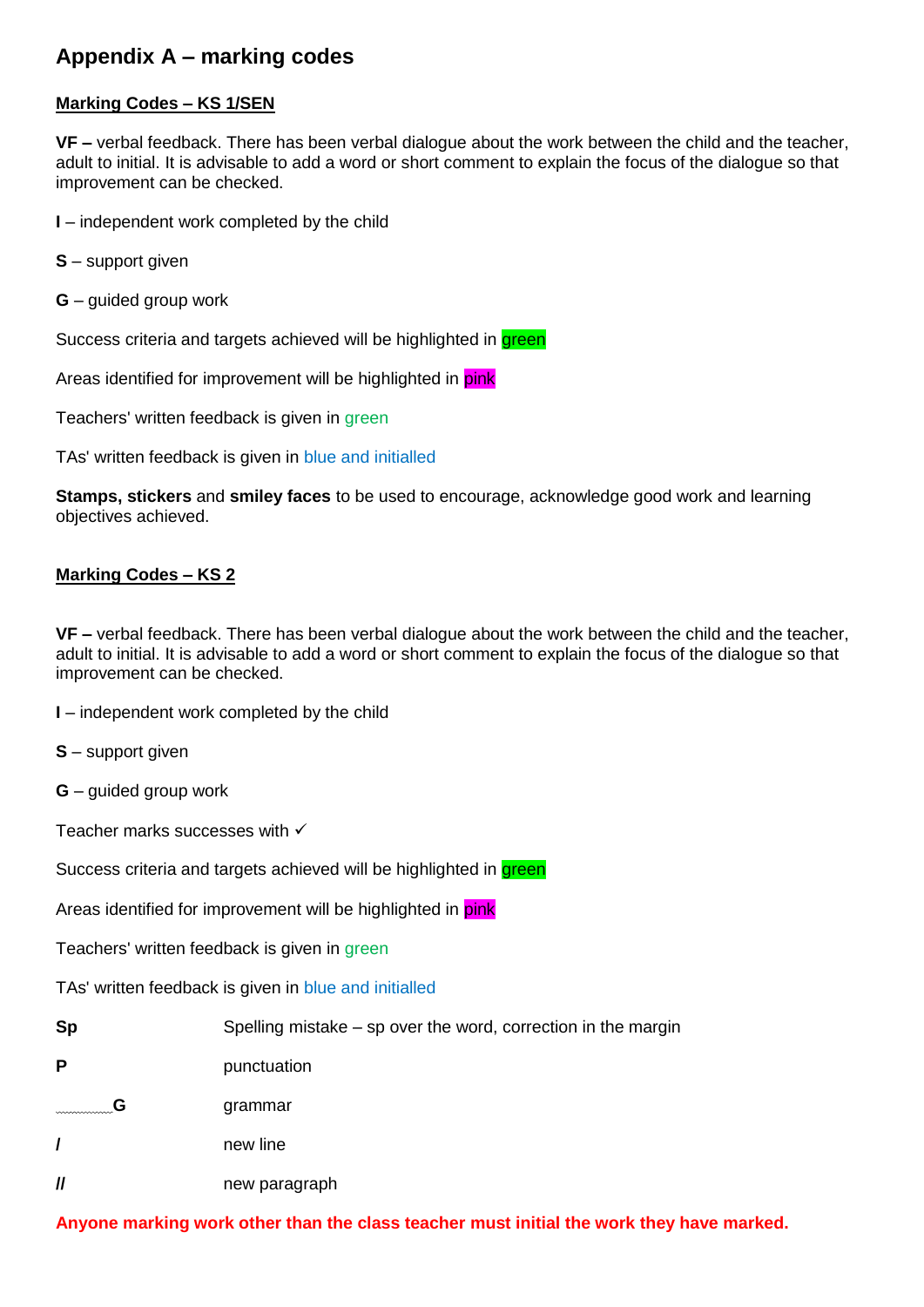## **Appendix B :**

## **Self & Peer Evaluation Prompts**

These prompts could be modelled, taught and may be displayed in the classroom or on table cards until the children are confident in using them:

**I liked ……**

**I learned…**

**I think I will…**

**I never knew…**

**I discovered…**

**I was surprised…**

**I still wonder…**

**I have learnt….**

**Next time I could.....**

**I now know.....**

**I found....... difficult because......**

**I solved....... by......**

**The best example of …… is …….**

**I like the way you......**

**....... is effective because........**

**You could make your work better by …………**

**Have you thought about......**

**If we look at the success criteria we can see.......**

**Next time you could......**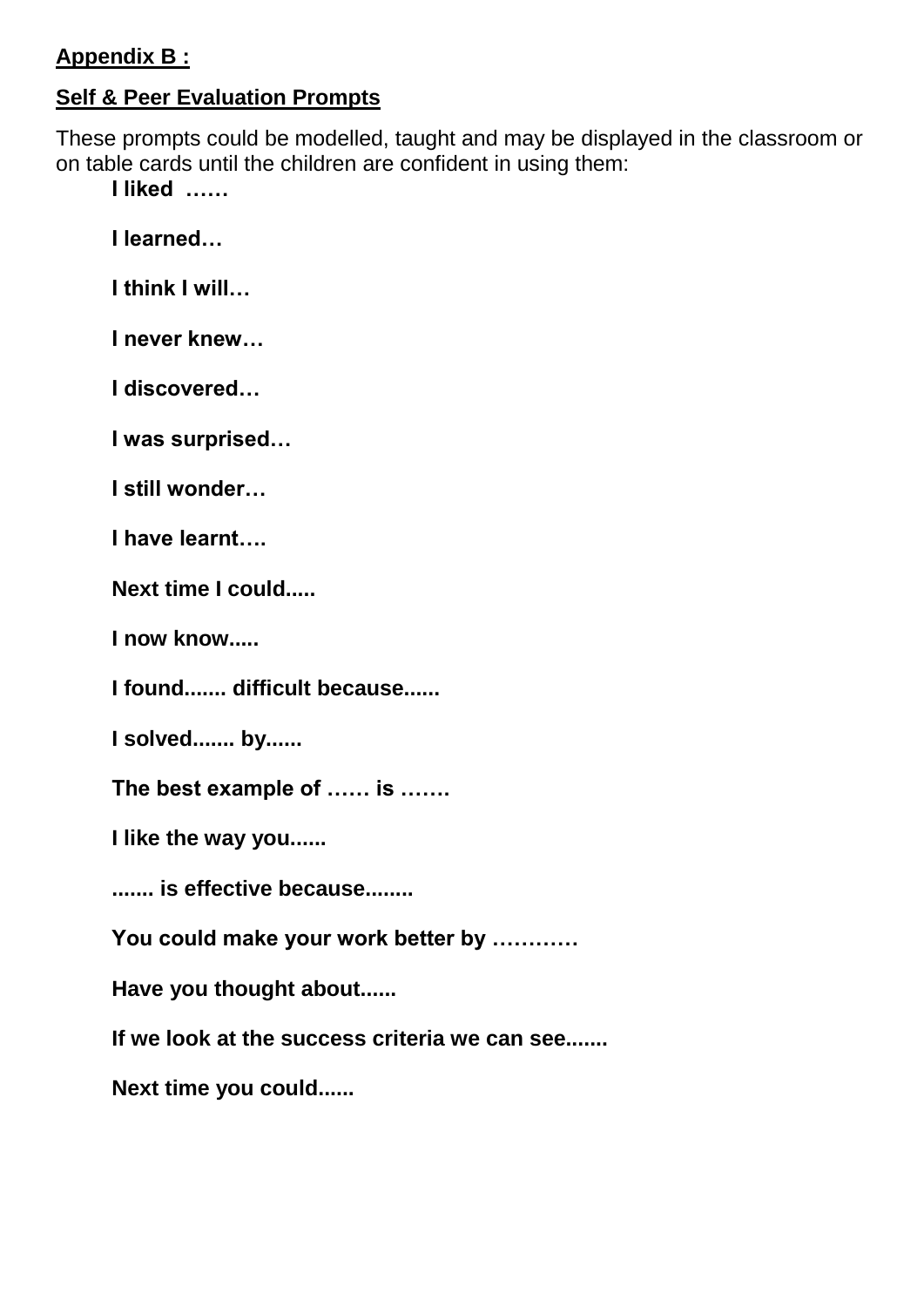## **Peer Marking**

- Partners should be similar ability
- Agree rules: respect, listen…
- Explain & model the process with the whole class
- Use last year's work, standards site, Testbase
- Compare & contrast two pieces of work
- Author reads to editor
- Begin with a positive comment
- Comment against 1 or 2 specific Success Criteria
- Author adds notes and changes work
- Process could take place during the extended writing process (but not during a timed write)

## **Peer Marking Agreement**

*Our agreement on marking partnerships – We decided that there were some rules we all needed to keep*. *When we become marking partners we all agree to:*

- **Respect** our partner's work because they have done their best and so their work should be valued
- **Try to see** how they have tackled the learning objective and only try to improve things that are to do with the learning objective
- **Tell** our partner the good things we see in their work.
- **Listen** to our partner's advice because we are trying to help each other do better in our work
- **Look for** a way to help our partner achieve the learning objective better by giving them an improvement suggestion
- Try to make our suggestions **positive** and as **clear** as possible.
- Get our partner to **talk** about what they tried to achieve in their work.
- **Be fair** to our partner. We will not talk about their work behind their backs because we wouldn't like them to do it to us and it wouldn't be fair.

*(Excellence and Enjoyment: Learning and teaching in the primary years. Planning and Assessment for learning p64)*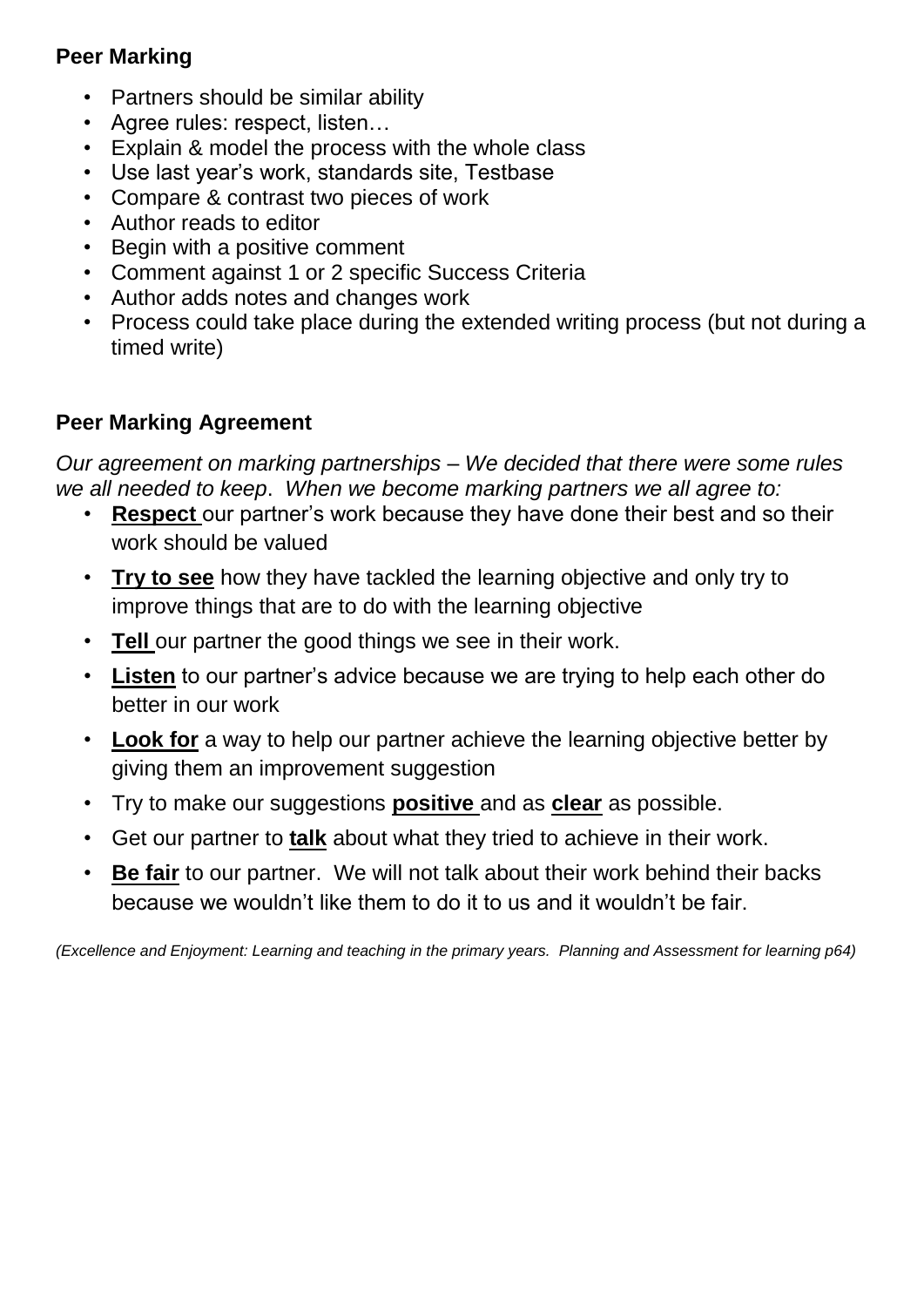## **Appendix C: Closing the Gap Marking Prompts - Examples**

| <b>Reminder Prompts</b>                                                                                                                                                                       | <b>Scaffolded Prompts</b>                                                                                        | <b>Example Prompts</b>                                                                                                                                                                               |  |
|-----------------------------------------------------------------------------------------------------------------------------------------------------------------------------------------------|------------------------------------------------------------------------------------------------------------------|------------------------------------------------------------------------------------------------------------------------------------------------------------------------------------------------------|--|
| LO: To describe a character<br>You have begun to build a picture of your<br>monster, but tell me more about what type<br>of monster he is.                                                    | What kind of monster was he? Change 'bad' for<br>a word which makes him sound scarier.                           | Instead of the word 'bad' you could use:<br>Terrifying<br>Ferocious<br>Spine-chilling                                                                                                                |  |
| LO: To choose the operations needed to<br>solve a problem<br>You've used addition to calculate the<br>correct answer. Try using multiplication to<br>calculate the repeated addition.         | 3 bags of sweets at 25p each. Instead of<br>$25+25+25=$<br>You could do $25x$ ? =                                | 6 bricks at 10cm high. Instead of the repeated<br>addition you could try multiplication<br>$6x10=$                                                                                                   |  |
| LO: to describe a setting<br>You have begun to use some description<br>for your setting but where are all the<br>wonderful 'wow' words you were using<br>orally?                              | You wrote "The sun was shining". Can you tell<br>me more about the effect of the sun shining or<br>how it shone? | How did the sun shine? Could you use any of<br>the following:<br>The sun shone brightly<br>The bright sun cast its glistening rays<br>over the earth<br>The sun's rays sparkled through the<br>trees |  |
| LO: to use appropriate symbols in<br>simple formulae<br>The $=$ sign has been used correctly in<br>these number sentences. Remember that<br>< means 'less than' and > means 'greater<br>than' | Is $(10+5)$ -6 greater or less than $(10-5)+3$ ?                                                                 | $(10+5) - 2 >$ (is greater than) $(10-5) + 6$<br>but<br>$(10 + 5) - 2 <$ (is less than) $(10-5) + 9$<br>Have another go at the ones I have highlighted.                                              |  |